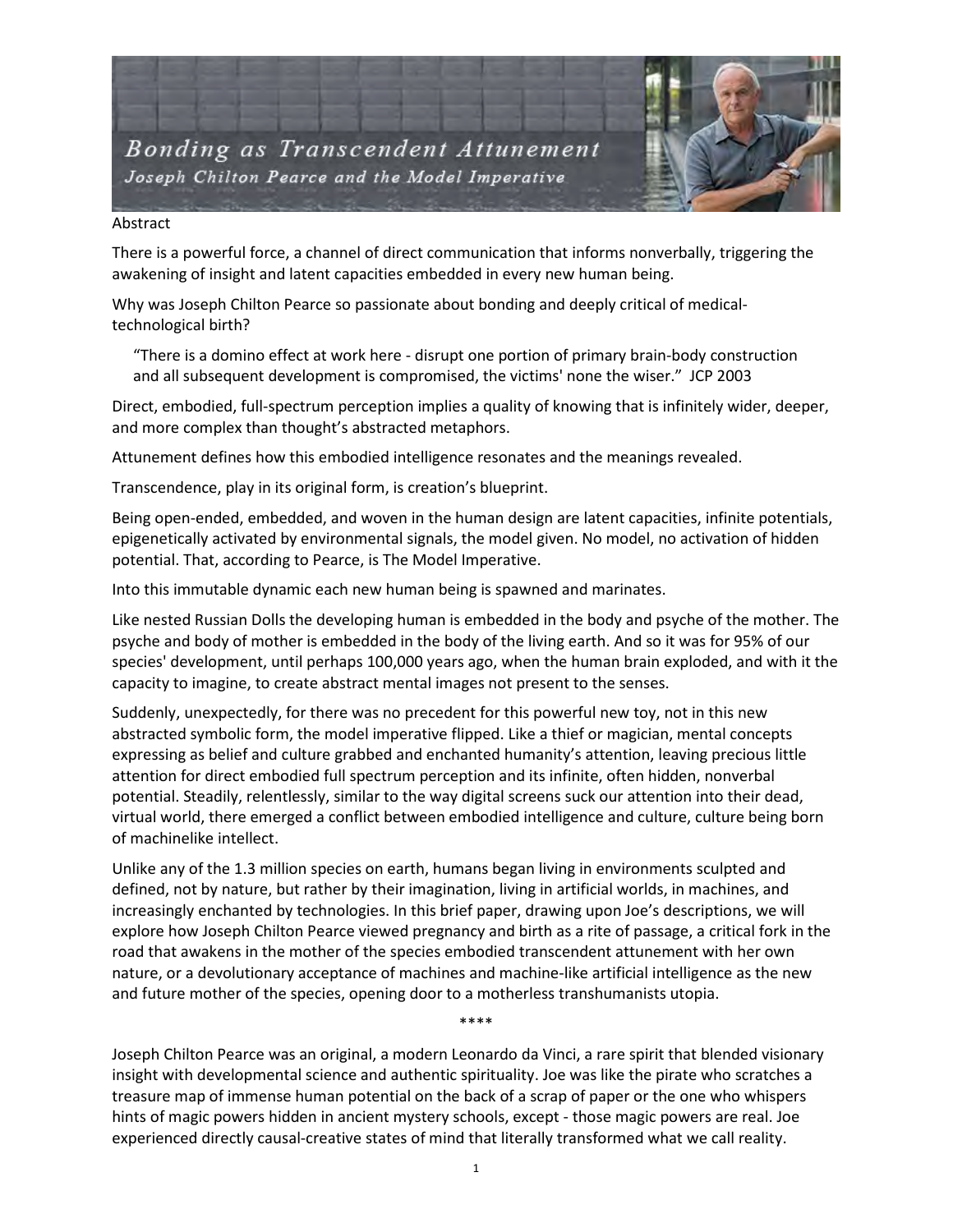Doing so, he realized that what we think is "real," our "reality," is relative. His seminal insight; there is a strange looping, a reciprocal dynamic between the mind and how the cosmos expresses, that thought as we know it, or technology, can never touch. His classic example; a mental state where fire did not burn.

Observing my bright two-year-old son, observing me, I had an insight. This child was literally reading my mind. Never experiencing dried moss in a potted plant, John-Michael looked up at me, with an implicit: what is it? "Tell me everything you know about dried moss." My nonverbal perception of that dried moss contained in that instant my entire history of experience or relationship with that tangled mess. Had it been a scorpion the mind-transfer-meaning we shared would have been quite different. Bonding is a state of transcendent attunement.

During our first meeting, I shared with Joe this insight. "Bonding" opens telepathic resonance of shared meaning that is occurring all the time, nonverbally from the inside out and outside in, through the senses. Being attuned to this shared meaning is fundamentally different from intellectual knowing, teaching, or learning. Joe paused, "I've been describing this for thirty years," he said. "No one has said it better." That was the beginning of our fond and deep friendship that spanned more than twenty-five years.

The word often used for this immediate, whole realization of meaning is "insight." Joe wrote repeatedly of the "Eureka" experience and developed this theme fully in *Evolutions' End*, exploring the savant phenomena. Mozart's compositions come to mind, where an entire symphony was realized or perceived in a specific "state" of the mind, in a flash. Once grasped, Mozart needed to laboriously translate the implicit whole into notes, not unlike words, that the fragmented and linear intellect could recognize, comprehend and share. Metaphorically, a hologram is another example. Sight, representing intellect, looks at the holographic plate and sees the pattern on the left. Change the state of the mind, in this case, the light source to a laser, and we see the three-dimensional projection on the right. The difference between noise and Mozart's symphony is the state of the perceiving mind, not the implicit meaning or content of the field.



Image credit: Reddit.com and Images,SI

Years later, supporting this insight, in a dialogue spanning five years in California, the United Kingdom, and Dharamsala, India, with Samdhong Rinpoche, one of the world's most respected Tibetan Buddhist Scholars and First Prime Minister of Tibet in Exile, we explored how the most important 'teachings' are shared telepathically and implicitly via 'presence.' Words being the poorest quality of transmission.

Shooting the breeze, as my father might say, Joe once noted; "entire capacities can be lost in a single generation for lack of a model, and the child will never know what they are missing." To grasp what this means, imagine that sensory overstimulation of some frequencies implies sensory deprivation of many others, causing the thresholds of perception to close down one percent per year. The color red, for example, is there in all its shades, but fewer shades of red register as being seen. Post World War II German researchers confirmed this to be the case. In thirty years, approximately one generation, thirty percent of the subtle shades of a given color would disappear.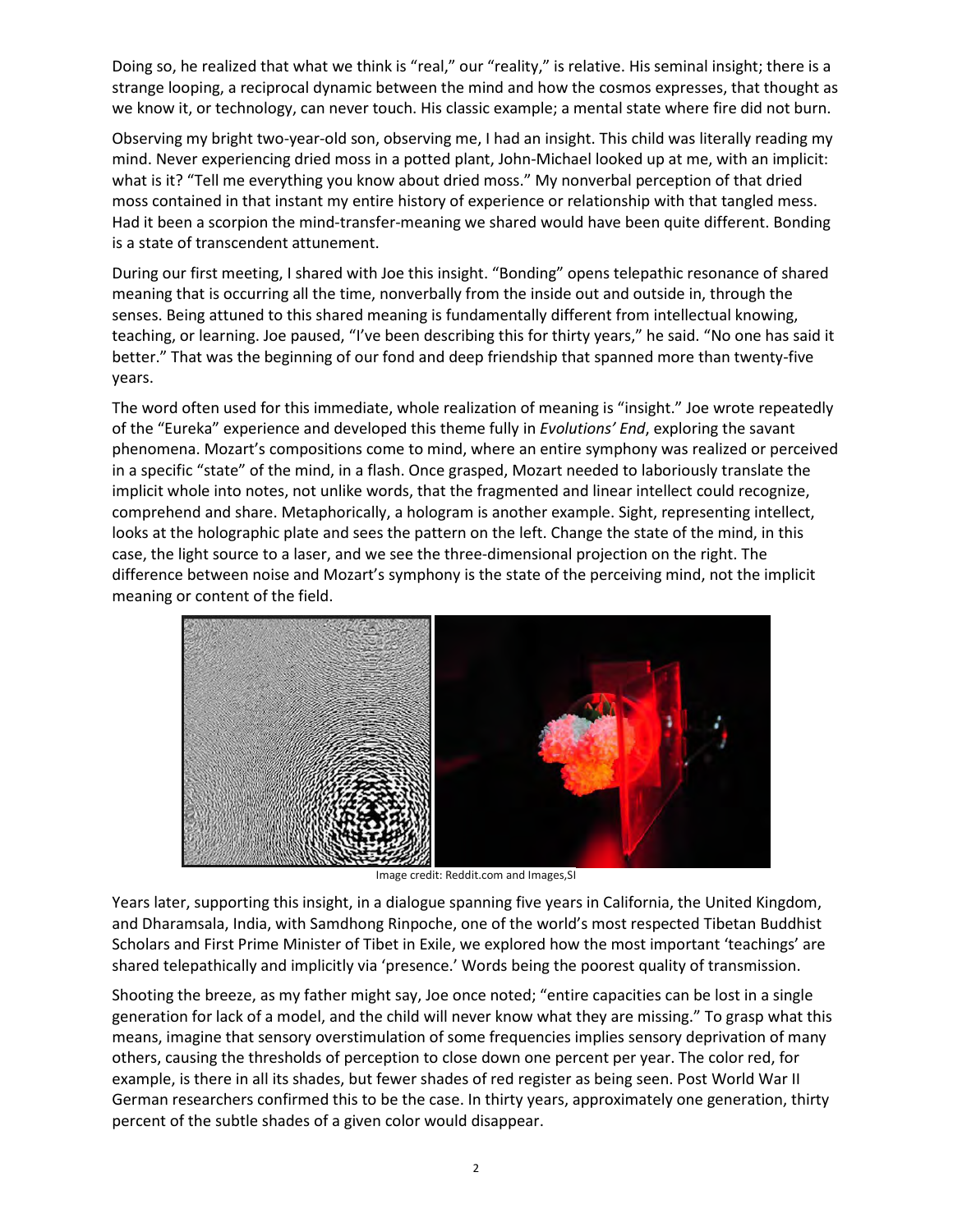We would still see red, but not the subtle shades on either end of the spectrum. In two generations what people see as red would be sixty percent less than the original mind. Apply this to all the senses. Then look at how civilization and technology have changed the physical environment over the last 2,000 years, and more profoundly the last 200 years, amplifying a few experiences, while extinguishing many more. Today science calls this evolution, or de-evolution, epigenetics. Pearce called it "The Model Imperative."

Physicist David Bohm was a significant influence on Joe's worldview, which he described in his second major work, *Bond of Power,* later rebranded; *Spiritual Initiation and The Breakthrough of Consciousness*, along with Swami Muktananda, a yoga guru, and founder of Siddha Yoga. Eastern and Western world views described the human brain, its capacities, and states of consciousness, differently. Both, however, using different metaphors, share the view of human potential being open-ended and therefore infinite, limited by the model-environment given. Epigenetics is the developmental wild card, not unlike stem cells that mutate into different forms and functions adapting to environmental triggers. No model, no signal, no activation of latent potential. That, according to Pearce, is The Model Imperative.

Note the term 'bond' in Joe's second book title. Each successive generation, spanning 300,000 years, opens a direct developmental channel of insight by bonding with adults, who, successfully reaching maturity, at least enough to reproduce, have learned by their own bonds of insight, plus trial and error, how to survive. Nature's design is for this bond is to expand to include the natural world, and further the cosmos, with each expansive bond opening and inviting greater and more expansive, whole, and integrative insights, fundamentally updating and expanding one's self-world-view, one's identity-reality with each.

Maria Montessori described the 'absorbent' mind of the young child. Her colleague Jean Paiget went further. "Unquestioned acceptance of the given is the hallmark of the young mind," he said. Meaning; what we call intellect, symbolic and metaphoric thought with its conditioning, and formal instruction, contribute little in the transfer of essential meaning during the most explosive stages of human development. Other states, other qualities of mind, and direct perception are at play. As the dominance of fragmented, analytic, linear-linguistic thought grows, it pushes aside and negates most other modes of being, including Joe's bond of power.

Renowned teacher J. Krishnamurti referred to thought and intellect as a tiny, mechanical corner in a vast field, referring to the infinite potential of the mind that our tiny corner called thought and intellect excludes. Grasping the significance of our infinite potential, with "bonding" being the critical channel of direct absorbent insight, we are left with the nature and quality of the model environment as the prime teacher. Together, these three forces; infinite potential, the model, and the bond, define what the next stage of human evolution will be, or not. When I asked Joe, "what is the common thread that unites all of your writings?" He replied, "to understand our astonishing capacities and self-inflicted limitations." Now, you know why. Epigenetics in action, fifty years before that term was invented.

## All of Joe's books…

*The Crack in the Cosmic Egg: Challenging Constructs of Mind Reality Bond of Power; Spiritual Initiation and the Breakthrough of Consciousness Magical Child: Rediscovering Nature's Plan for Our Children Evolution's End: Claiming the Potential of Our Intelligence Magical Parent Magical Child: with Michael Mendizza, on optimum states of learning and performance The Biology of Transcendence: Blueprint of the Human Spirit The Death of Religion and the Rebirth of Spirit: A Return to the Intelligence of the Heart Strange Loops, Gestures of Creation; The Heart-Mind Matrix: How the Heart Can Teach the Mind New Ways to Think…*

And others expand and explore these two themes; our astonishing capacities and self-inflicted limitations, in vastly different ways. We find conditioned thought, intellect, personal ego, and culture on one hand, in direct conflict with our innate infinite potential, what Joe called, "the intelligent of the heart."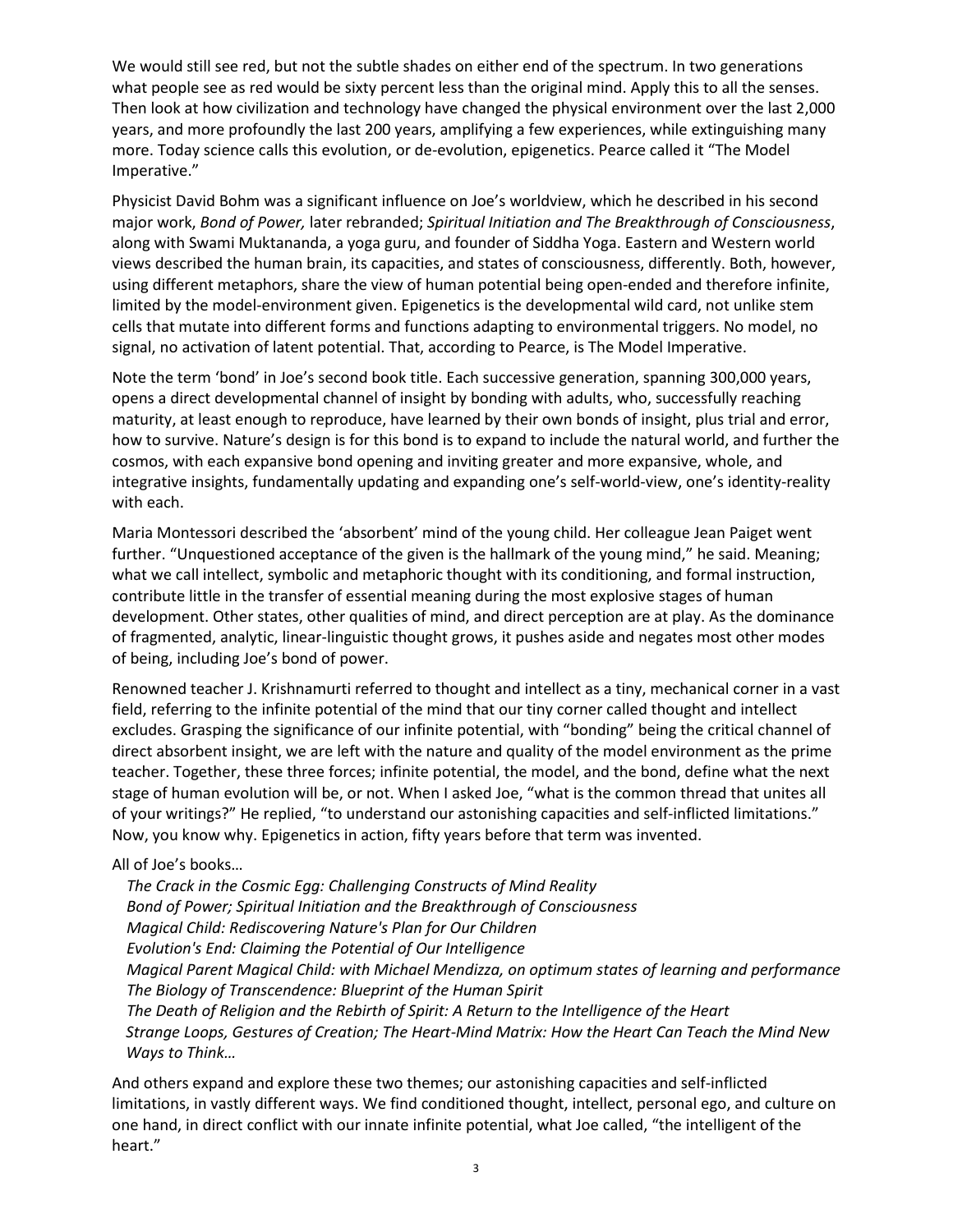Two fundamentally different modes of being, two states of mind and perception, of relating and interpreting one's self, with that defining our relationship to everything. One being deeply conditioned and personal. The other is transpersonal, unconditioned, and therefore limitless. With "bonding" being the bridge from the limited to the unlimited and beyond.

This distinction is fundamental to Joe's worldview. He observed that most of our personal, social, and ecological problems stem from a misuse of memory, abstract knowledge, intellectual hubris, and identity, void of real intelligence with its implicit empathic and life-serving appropriateness. He used the term "Bio-Cultural Conflict" to describe this root cause of our systemic and compounding crisis:

Intelligence is possessed by all living organisms. It is the ability to respond to life for well-being and continuity and to avoid that which is harmful. The more complex a creature the more complex that intelligence becomes. Intelligence in human beings is empathic, heart-centered, and connected with the deepest intuitive roots of life and the matrix of our being. Intelligence is essentially feminine in its nature, direct, subjective, intuitive, and interior.

Intellect, what we call reason, on the other hand, is objective, exterior, outwardly driven. Intellect is a highly specific, brain-centered, form of intelligence. Intellect is abstract, symbolic, evolution's latest achievement and comes about through the newest editions to our brain structure. It is analytical, logical, linear, constantly asking why, taking everything apart and put together in new ways. If it is possible, intellect goes for it without regard to appropriateness.

We can say intelligence is essentially heart-centered and feminine, asking for appropriateness to life. Intellect is essentially brain-centered, objective, and masculine, asking only about life's possibilities.

We see clearly two opposing forces; empathic nurturing, the feminine, grounded in direct nonverbal insight, with its life-serving appropriateness, and self-centered predator images, abstract knowledge, isolated individuals and cultures at war with themselves. Sparta; "spare the rod and spoil the child," verses Athens; "nurturing, feeling safe enough to play, reach out and embrace the world, expand the all empowering bond with life."

Given Joe's personal experience of the immense and powerful causal-creative, reality-altering, nature of the human mind, he understood and profoundly, how bonding plays a critical role in what will happen to humanity in the next few generations. Sweet sentiment had nothing to do with it. Every child represents infinite potential. But of that potential, only those capacities modeled will open, be recognized, and develop. Think of a seed planted in rich, moist soil, with plenty of natural sunlight. Compare this with the same seed planted in sand, illuminated with artificial neon light, and soaked in polluted water. Same potential. Very different outcomes. And the bond being, for premature humans at birth compared to all other species, the bridge between that infinite potential and what percentage, the nature and quality of capacity will emerge, and then become the model for what comes next, up or down.

Recall, the example of overstimulation of some frequencies representing sensory deprivation of others, and how this expresses as generational colorblindness that grows more monochromatic each generation, each seceding generation not recognizing what they don't see. Joe saw this devolutionary cycle in patriarchy; the demonization of Eve, male domination and conquest, technology becoming the new religion, and what happens today to the majority of women who are subjected to medicaltechnological birth in a technocratic, male-dominated world. Sure, place dysfunctional males in charge of females. What do you expect? Medical-technological birth is a knock-out, one-two punch, crippling the model while simultaneously breaking the bond. Each successive generation imprinting the mother's anxiety instead of power, or, as is often the case, no bond at all, designating the ancient survival brain as the driver of the bus.

As with any rite of passage, pregnancy and birth is for females an explosive, body-centered awakening of new capacities and nonverbal intelligences, billions of years in development, waiting for that trigger to open and develop. And the pregnant mother's body knows and expects something miraculous is about to happen. As Michel Odent, MD., and many midwives know, given the safe place to experience this miracle, the birthing mother's body knows what to do.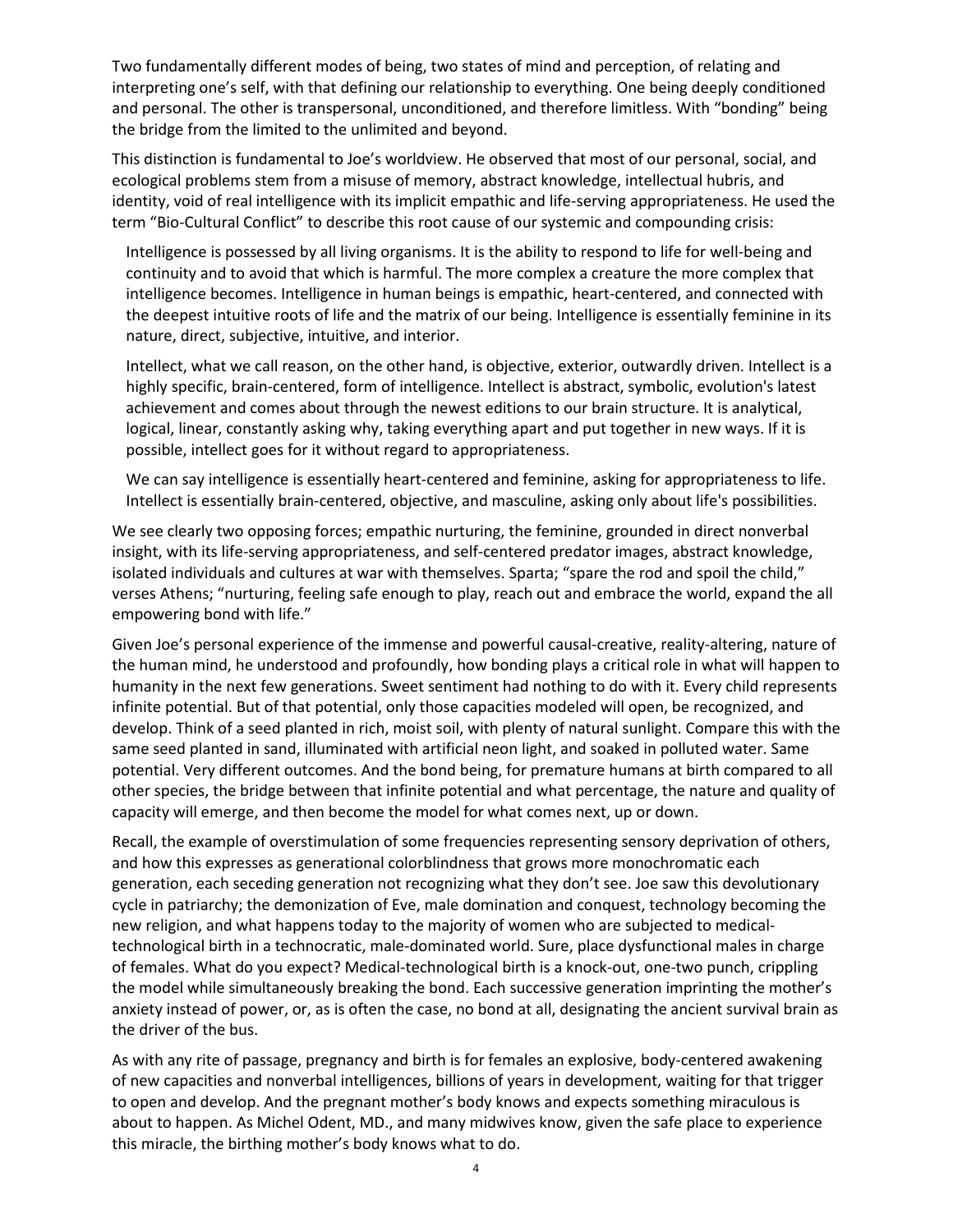No intellectual instruction is necessary, rather stimulating the neocortex gets in the way. For most of human history, women nurtured and supported birthing mothers by creating that sanctuary. No men allowed. Until about 150 years ago, when all that changed.

Below is the best summary of Joe's passionate insights regarding the innate wisdom encoded in every woman's body, being biologically different than men. Her unique role as the mother, protector, and nurturer of the species. How, for centuries, jealous male domination colluded to diminish this most powerful position of all, expressing in religious, corporate-political-social subjugation and most intimately by intellectual-technological interference during pregnancy and birth. This pattern is as ancient as monotheistic religions, when God in the sky replaced nature, the mother, as the center of the universe.

Observe how the blind hubris of the Spanish Inquisition lives on today, in political refusal to allow women to determine if they carry a pregnancy to term. How medical–technological birth cripples, blinds, and denies her access to vast realms of embodied, non-cognitive, nonintellectual, nonverbal intelligences that are subtler, more empathic, entangled, and therefore more life serving and saving than existing knowledge and its mechanistic technologies. Interfering with the bond of power at birth, cripples and prevents that most important model from awakening, developing, and expressing. No adult model, no development of capacity in the child. That is The Model Imperative. "There is a domino effect at work here - disrupt one portion of primary brain-body construction and all subsequent development is compromised, the victims' none the wiser."

I wrote the following brief essay in response to finding that the APPPAH conference in December 2003, was being jointly sponsored by the American College of Obstetricians and Gynecologists, as stated on the front cover of the brochure for that conference. Shortly after this revelation, I received a lengthy two-page form from said College of Obstetricians stating that I had to disclaim any conflict of interest I, as a presenter at said conference, might have with the College of Obstetricians, my signature of said document being required. In the ensuing paragraphs, I was warned that my failure to comply would result in said College informing the audience attending of such perfidy and misdoings on my part. I had already decided that I could not with good conscience support a conference jointly sponsored by the one group whose actions I have assiduously studied for thirty years and know to be an insidiously destructive force and so had withdrawn from participation. Copies of this essay and the College's conflict of interest testimonial are available on Touch the Future's website.

Immediately following the above events, I was sent a copy of a lengthy Washington Post article concerning the American College of Obstetricians throwing its support behind a new move to allow C-sections to be performed outside any strictures of medical considerations and as directed entirely by choice of the delivering mother. Thus any woman can arbitrarily decide for c-sectioning whether in any way indicated as needed, choose her date for the operation, and so on. The Post quoted various authorities saying this would no doubt bring a serious increase in c-sectioning, already far more prevalent than justifiable.

This report was then followed by correspondence from the group trying to stop automatic circumcision of male infants in hospitals, or at least humanize the current barbaric procedures. These people report that their papers stating their case were not even acknowledged by the American Board of Obstetricians - who wouldn't, in fact, even acknowledge receipt of such reports.

> Joseph Chilton Pearce October 03, 2003

You cannot do to a living organism what we are now doing to the vast majority of human infants, (and the ongoing spillover into the general abandonment and neglect of children taking place worldwide,) without paying a dreadful price.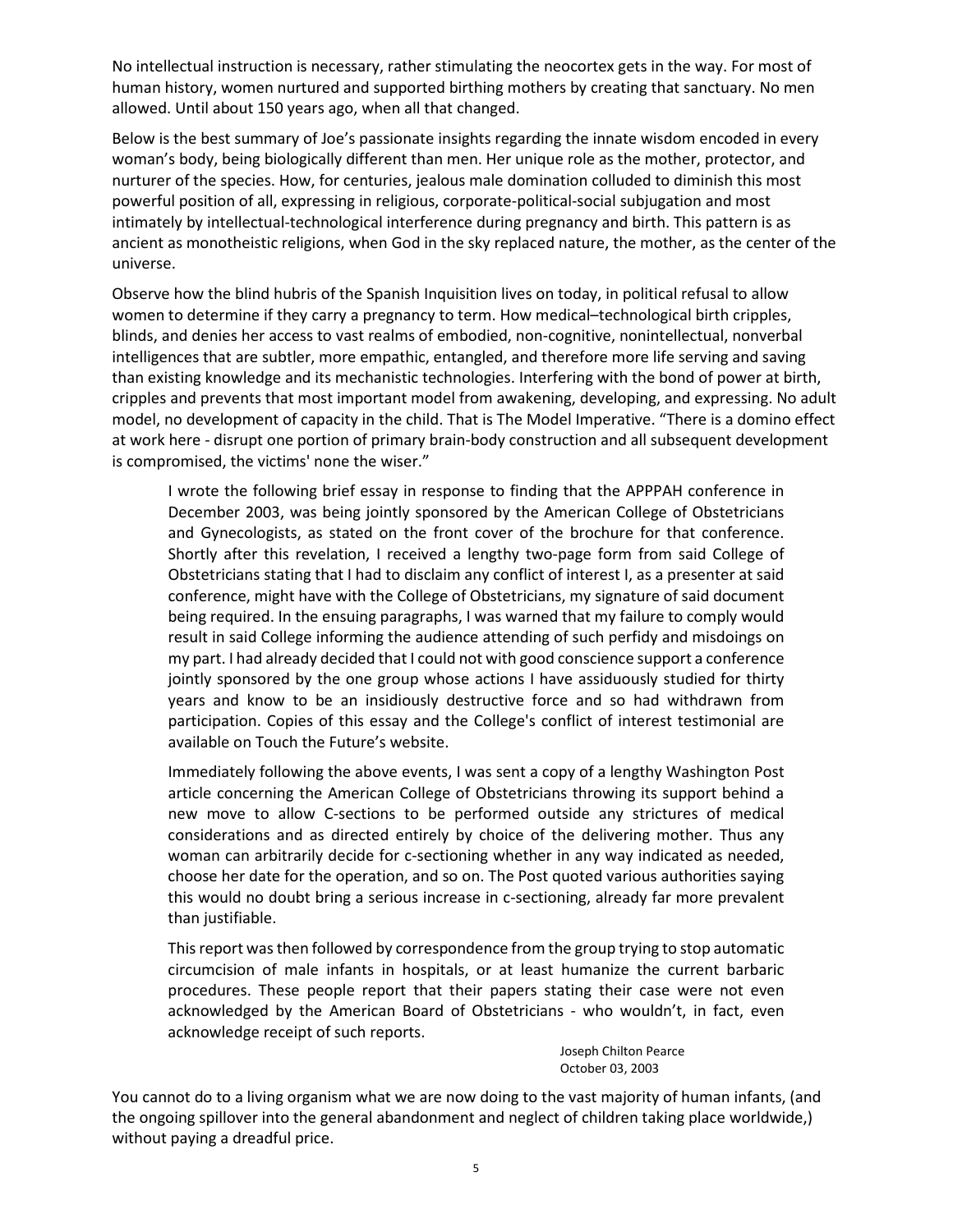The ruinous and hugely expensive take-over of all birthing by hospital-medical procedures has brought into play an equally huge and expensive cradle-to-grave therapeutic operation, undertaken in our efforts to repair the damage we are blindly causing at the same time.

Hospital-medical childbirth, now made sacrosanct and unquestioned on every hand, is a more insidious and devious danger than atomic bombs or germ warfare, since unrecognized and even *unrecognizable* by the public at large, for the demonic force it is. Taking away a woman's rights over her own reproductive process has been a disaster, but intervening in and all but abolishing the bonding of a mother with her infant at birth is a devastating crime against nature; perhaps the most criminal and destructive act on the planet today, and an ultimate, if slow but sure, instrument for species' suicide.

The backlash of entrenched medical-financial interests has brought a barrage of "pseudo-bonding" gestures now "allowed" in hospitals and highly advertised. None of these counterfeit substitutes or cosmetic gestures are bringing about the natural interaction nature intended, since they are after-thefact additions to a mother-infant pair already damaged. Such maneuvers have, however, further strengthened the medical stranglehold.

Until we get medical-hospital interference out of birthing, and put birth back into the hands of women and the mother herself, as nature intended, we will continue to decline as a species. The statistics have been around for decades proving conclusively that home birth is several hundred percent safer than hospital birth, under any circumstances. Certainly, there are rare cases of "natural childbirth" when an emergency arises beyond the capacities of the mother or midwife, and we have, thankfully, appropriate medical procedures to which we can turn. Holland used such a procedure for generations and had the lowest birth mortality rate of any nation, with some 96 percent of all infants delivered at home.

We must and can awaken the public at large to this issue, the means can be found. Surely the "collective" cultural imperative" for medical intervention is enormous and powerful. And surely our entire culture promotes the medical myth through film, literature, the daily news, schooling, on and on. There is an almost direct parallel with the issue of smoking in the latter half of the twentieth century. However, no organization has as yet really set about exposing the medical myth of birth and at least trying to awaken the general public to the outrage.

Surely the task at hand is daunting, enormous, and would require careful long-range planning, carefully organized strategies for undermining the medical myth and disempowerment of women and creating a new image of birthing and womanhood. But we can't do this by pussy-footing around the issue, afraid we might offend. Surely that medical myth is woven into every fiber of the social fabric, but that fabric is becoming our shroud - which we can and must unravel. Just as we can and must awaken in future mothers the ancient intelligence of the heart; de-condition her culturally imprinted self-doubt and fear; and restore in her the knowledge and power of *being* the mother of our race, with the courage to act accordingly. In undertaking such a restoration, we will unfold an ongoing educational agenda not only for survival but for a higher, nobler, more compassionate way of life.

## SOME UNEXPLORED ASPECTS OF THE CONFLICT

Pediatrician Maria Montessori once commented that a humankind "abandoned in its earliest formative period becomes its own greatest threat to survival." The following will show how surprisingly early and at times subtly, abandonment takes place. Nearly half-century ago Muriel Beadle asked why is it that the human infant seems born into the world in a state of alert excitement that quickly reverts to distress followed by conscious withdrawal. (This withdrawal lasts for up to ten to twelve weeks on average, before full awareness resumes.) Answering Beadle's query leads to a richly woven fabric of nature's proposing and man's disposing.

Paul MacLean, for many decades head of the Department of Brain Evolution and Behavior at the National Institutes of Health, wrote a paper on three fundamental needs critical to all mammalian life, particularly human, from the moment of birth.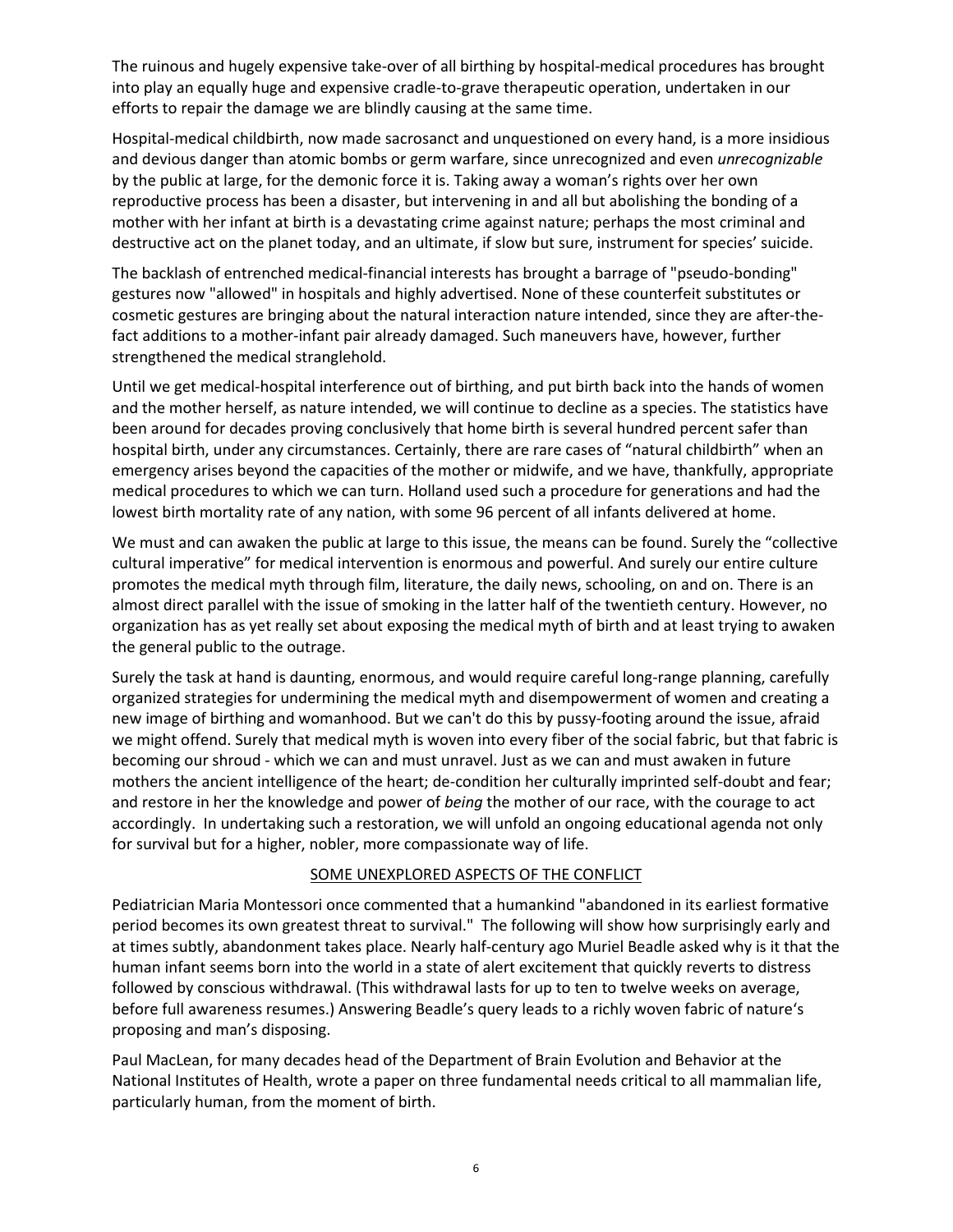These three needs (each calling for voluminous description) can be stated, in their barest terms, as *Audio-visual communication*, *Nurturing,* and *Play*. All three are interdependent, all are established and stabilized by mother-infant bonding at birth. Failure to establish this bond is a major form of abandonment, wherein all subsequent development (of both infant and mother) is compromised.

First, all mammals, on preparing to give birth, seek out the most hidden, preferably dark, quiet, and safe haven available. At the first sign of any intrusion, of any sort - even the snapping of a twig - and the natural intelligence of the old mammalian brain, which controls birthing, signals that birthing procedures stop, and the mother waits for the coast to clear. We, humans, are mammals and our old mammalian brain's instincts and intelligences are still right here in our head, and absolutely in charge of birthing, interpreting environmental signals, and giving and initiating intelligent responses. In situations of complete safety, unquestioned support and security, fully in touch with herself and nature, a human mother can give birth in as little as twenty minutes - sum total of time from the first signal to birthpassage accomplished. But at the first sign of any interference of any sort, regardless of the nature or reason for it, the birthing process will be disrupted, slowed down, or even halted, by very ancient and powerful intelligences within.

We are dealing with the effects of fear, the ancient startle-reflex, and flight-fight reactions, which center attention-energy in the "reptilian" hind-brain and work against the higher intelligences that integrate and coordinate brain-mind-body. A mother's enculturated fear of birth, and/or a negative birth environment with an air of emergency, crisis, or suspense, acts precisely as does an actual "attack" or external threat.

If a disruption occurs or fear-anxiety is present, the smooth muscular coordination of resonant responses found in a mother "in the flow," where thinking, feeling, and acting are a single harmonious response, is lost, and chaos generally reigns within her - muscle fighting with muscle, instinct with instinct, inner-knowing confused by well-wishing helpers, nature's intentions clashing with culture's attention, mother and infant losing on all fronts - all of which is sadly the norm for the majority of modern women.

Nikos Tinbergen (Nobel laureate in ethology) studied the metabolism of the early infant and determined that a human newborn needs to feed about every twenty minutes in its early days, the periods slowly growing progressively longer as the months go by. Mother's milk, it seems, has almost no fats and proteins, but is, instead, as Israeli doctors termed it, a rich cocktail of hormones, which rather thinappearing diet requires that the infant feed quite frequently - which is the whole point. Some mammals, rabbits, for instance, produce milk so heavy with fats and proteins that their offspring need only feed once or twice a day. This allows the mother to leave the infant and forage to make more rich milk for that next powerful wallop. One might wonder why nature didn't make a similarly handy arrangement for us humans; instead of a procedure so inconvenient, particularly to us modern people. Look a bit further, however, and we find that she did this on behalf of an intricately interwoven fabric of interdependent needs rather exclusively human and absolutely critical to being fully human.

First, the human newborn is unique in the mammalian world in that it produces no hydrochloric acid in its stomach. Hydrochloric acid is necessary for the digestion of fats and proteins found abundantly in all mammal's milk except that of human mothers. Some *nine months after birth,* however, hydrochloric acid spontaneously appears. Remember this nine-month marker in the exploration that follows here.

Just as it took nature nine months to grow that infant in the mother's womb in the first place, it takes another nine months "in arms" to firmly establish that infant in the matrix of its new world. In regard to MacLean's Triad, consider that hearing develops very early in utero, and language learning itself begins late in the second trimester as ongoing muscular responses the infant makes to phonemes, those foundational units of language - (if the infant has normal hearing and a speaking mother.) Vision, however, while it occupies more of our brain than all other senses put together, obviously can't develop in utero, even though visual sensitivity appears early on, as seen in an infant's aversion to bright lights should we shine them directly on the mother's belly, (which prompts the infant to turn its head away.)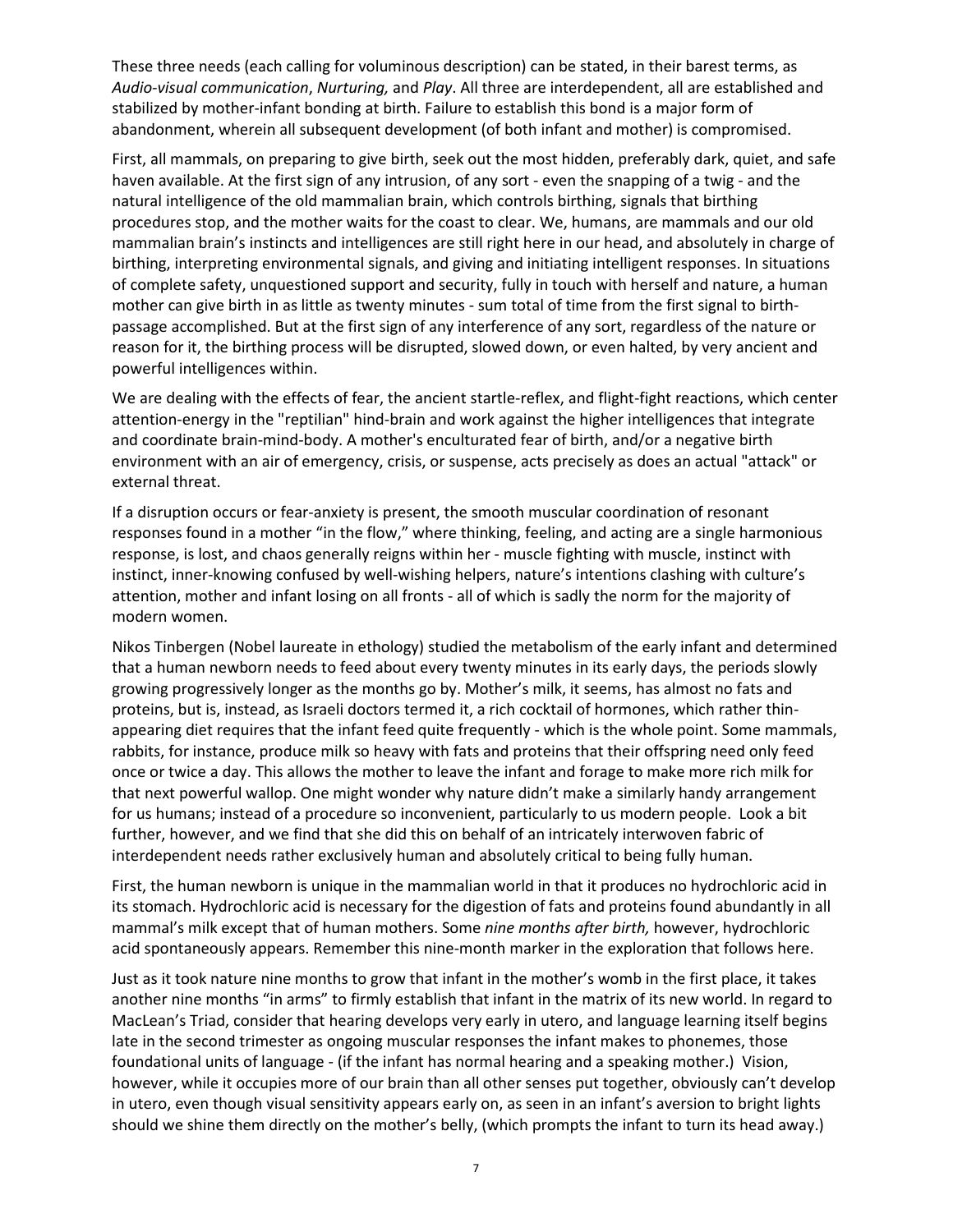Visual *development,* though, and the audio-visual *communication* that accompanies it, must await birth to unfold. (There is a vast difference between stimuli and communication.)

And at birth, if given a face within six to twelve inches away, two immediate responses take place in the newborn: its initial excited alertness (noted by Muriel Beadle long ago) stabilizes and does not fade, and visual - and audio-visual - development immediately begins. That close-up face literally turns on the infant brain and keeps it turned on, for the infant is born with a preset neural pattern for cognizingperceiving a face, but only a face. That new visual system doesn't respond to other visual objects, while the infant will lock eyes on a face, if one is given at that required distance, and hold that focus. Then awareness and perception-cognition automatically take place, which, in turn, activates the infant's entire body-brain system. Focus is immediate so long as a face is there to focus on; parallax (muscle coordination of the eyes) forms within minutes, (so the infant can even follow that face around should it move about) and a "construction of knowledge" of a visual world begins - a world based on this stable foundation of a face, a "known" to which all unknown perceptual phenomena will then be related.

Before long other objects in the mother's immediate vicinity are registered, and, through processes of neural association, corresponding new neural patterns form, and a cognitive field of re-cognizable objects grows exponentially (as does the brain itself) - so long as that face pattern remains the stable point of reference. Although any face will work at birth, (even a false face for a brief time,) face constancy and all that goes with it, is the critical factor in this early infant movement from known to unknown, and vitally necessary for stable and stress-free development.

Should a face not be presented, along with all the attendant functions accompanying it, (to be described shortly,) conscious awareness will fade within about 45 minutes and does not ordinarily reappear, as mentioned above, for upwards of some ten to twelve weeks on average.

The reason is that bonding as a reciprocal function between mother and infant is then fragmented, and the ongoing nurturing instincts which bonding awakens and locks into the *mother's responses* aren't there. Most infants then receive only sporadic exposures to a face or faces and. by then, consciousness largely retreated, and the awareness needed for such cognition to take place and be stabilized is missing. Nature will compensate as best she can, but under these conditions, her capacity to compensate is diminished and slow.

Nature arranged that this magical face-trigger be some six to twelve inches from those equally wonderful mammary glands from which flow that life-giving fat-and-protein free nurturingnourishment. Frequent nursing assures a frequent reinforcement of the stable face pattern on which vision and awareness are based. "Object constancy," as Piaget called it, the stabilization of an objectworld of vision, occurs around the *ninth month* of this busy construction period. Among the many facets of this ninth-month milestone, myelination of the neural patterns of this primary visual world takes place, making the neural foundations of vision permanent, no longer "labor-intensive" but "cheap to operate," the ongoing expansion of the visual world automatic and effortless. Now nature can turn her world-building energy to other developments, which open around that pivotal ninth month after birth.

(Any society separating mothers from infants at birth will have a disproportionately large population with impaired vision. The United States, for instance, is virtually a nation of eyeglasses. (We ignore and/or forget research that shows that preliterate people have far more accurate and extensive vision than we have - some of those people can see the rings of Saturn with their naked eye.) Far more seriously, for those willing to look, note how many of the infant-toddlers we see, pushed about in various wheeled devices that keep them separate, out of the way and helpless, have strangely vacant, barely focused eyes, and vapid, nobody-at-home expressions - as though a light were blown out within.)

Some forty years ago Whittlestone, at The University of Adelaide, pointed out that the mother's heart is a most critical factor from conception through birth. Now we know that her heart is every bit as critical a part of the next nine-months "in-arms" and a major reason for nature's programming such an "in-arms" period. Over half a century, ago researchers had found that a heart cell could be removed from a live rodent's heart, put in an appropriate nutrient to keep it alive, and when examined through a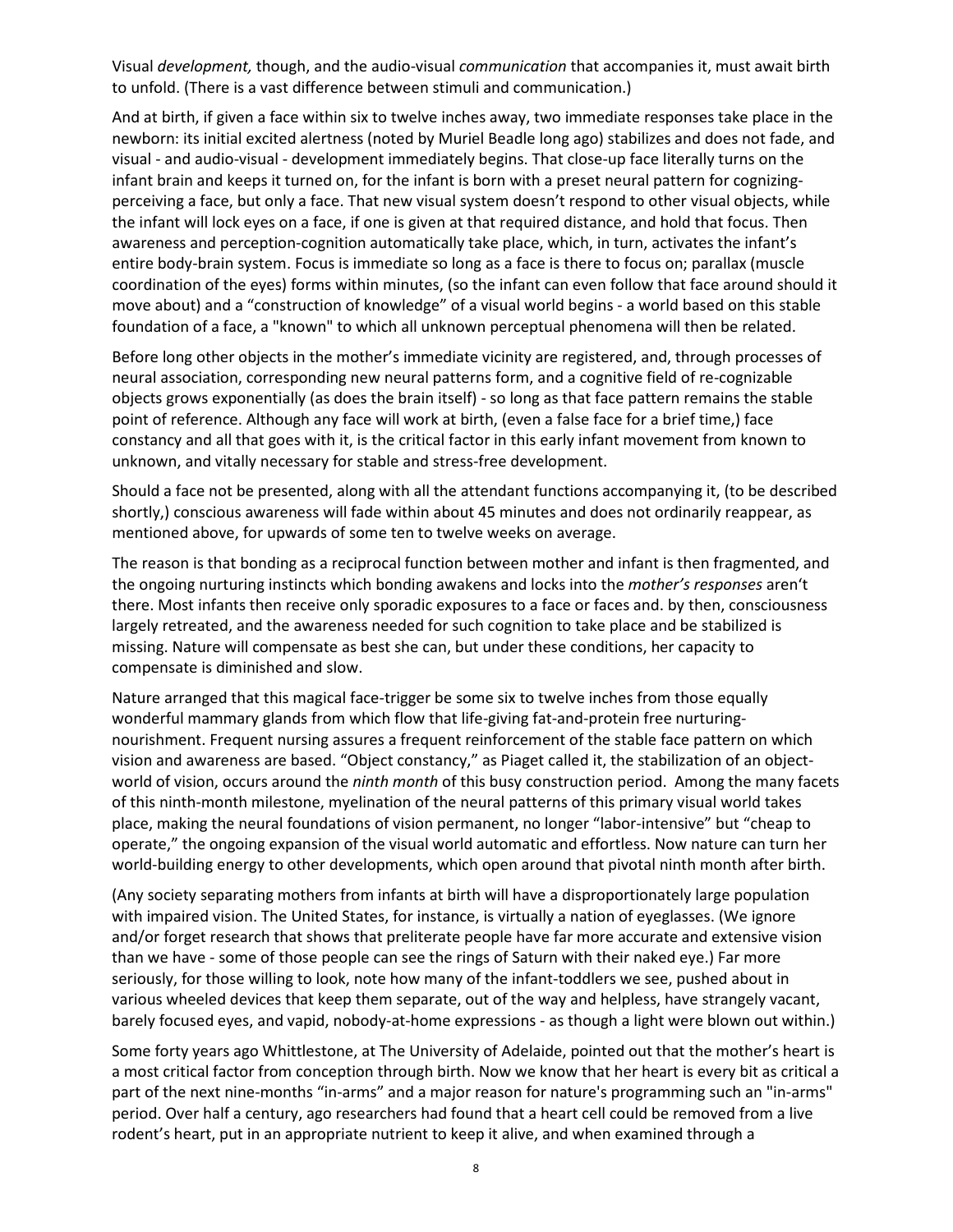microscope, was seen to continue to pulsate, expanding and contracting regularly, according to the rhythm set by the donor-heart. After some time of this separation from the heart, however, the cell's rhythmic pulsation would deteriorate until collapse, and that erratic jerky spasm called fibrillation, a precursor to the death of the cell, would set in.

If two heart cells were placed on the slide, however, separated from each other, when fibrillation began, by bringing the two cells into close proximity with each other (they did not have to touch and could be separated by a tiny barrier) they both stopped their death-spasms and reestablished their coordinated pulsation, in sync with each other. Each cell had "lifted the other" out of that fibrillation that leads to death into the shared rhythm of life.

This miracle occurs, it turns out, through bringing into spatial conjunction the electromagnetic fields that arise from and surround each heart cell, a phenomenon only recently discovered. These electromagnetic (EM) fields are not affected by ordinary physical boundaries, and when the fields come into contact, their waves entrain, and go into the same coherent pattern, (and coherent wave-forms reinforce each other.) This coherent resonance, in turn, lifts those cells out of chaos into order. Cells and their "EM" fields mutually give rise to and/or influence each other, and the same phenomenon occurs, on a far larger and far more serious level, with infant-mother hearts at birth, a major but largely unrecognized factor in bonding.

The heart itself produces a very powerful "EM" field, in three successive waves: the first and most powerful surround the person's body, flooding every cell and neuron of that body; the second extends out some three feet in all directions and interacts with other heart fields within that proximity, a principal ingredient of emotion and interpersonal relationships; the third extends out indefinitely, for all purposes "universally," (possibly a factor or aspect of the human spirit.)

So at birth, following separation, the infant and mother's hearts must be brought into immediate proximity, wherein they confirm their uterine resonance and re-stabilize each other or "lift each other" into their familiar, stabilized order. This order must be continually reinforced through that warm proximity for about a nine-month period. By that time the infant's heart has matured enough to "stand on its own" without so frequent a stabilization by the mother's heart. Thus here we have another ninthmonth milestone marker.

Before leaving this issue, consider the fact that sperm and egg can be introduced in a test-tube, (a deadly dull affair) which may, (with sufficient sperm in support?) result in their union. This shotgun coupling is followed by two or three cellular divisions of that egg, as triggered by genetic coding, but no more. Cell division will *not* continue after those first few gestures toward life, regardless of the type of vitro, temperature at which the fluid is kept, and so on, (variations of which have been tried over the years.) Thus no actual "test-tube" baby has ever taken place and never will. The term is itself a mythmaking misnomer, (reinforcing the mechanization-myth science has woven around genetics and medicine around conception and gestation,) since, following that test-tube insemination, the DNA of that newly formed genetic system must be placed within the immediate electromagnetic radiations of a mother's heart. These are found, conveniently, in her womb, whereby odd coincidence, in addition to the rich sea of EM energy with which mother's heart floods that area, nature provides an equally rich sea of nutrients and just the right temperature for ongoing cell division to take place.

DNA is not only both environmentally and electro-magnetically sensitive and responsive, it is critically dependent on these signals for the unfolding of nature's blueprint for new life. Without the appropriate nurturing environment of the womb and heart, gestation can't take place. So, once cell division begins in that test-tube arrangement, that dividing cell must be planted in a mother's womb or frozen for some hypothetical future planting, and quickly.

So at birth, an immediate return to the mother's heart field must be given, or severe infant distress sets in, followed by eventual withdrawal of awareness and alertness. (Forty-five minutes seems about the average "window" of opportunity for establishing the infant-mother relation needed, a relation centered on that heart-field link.)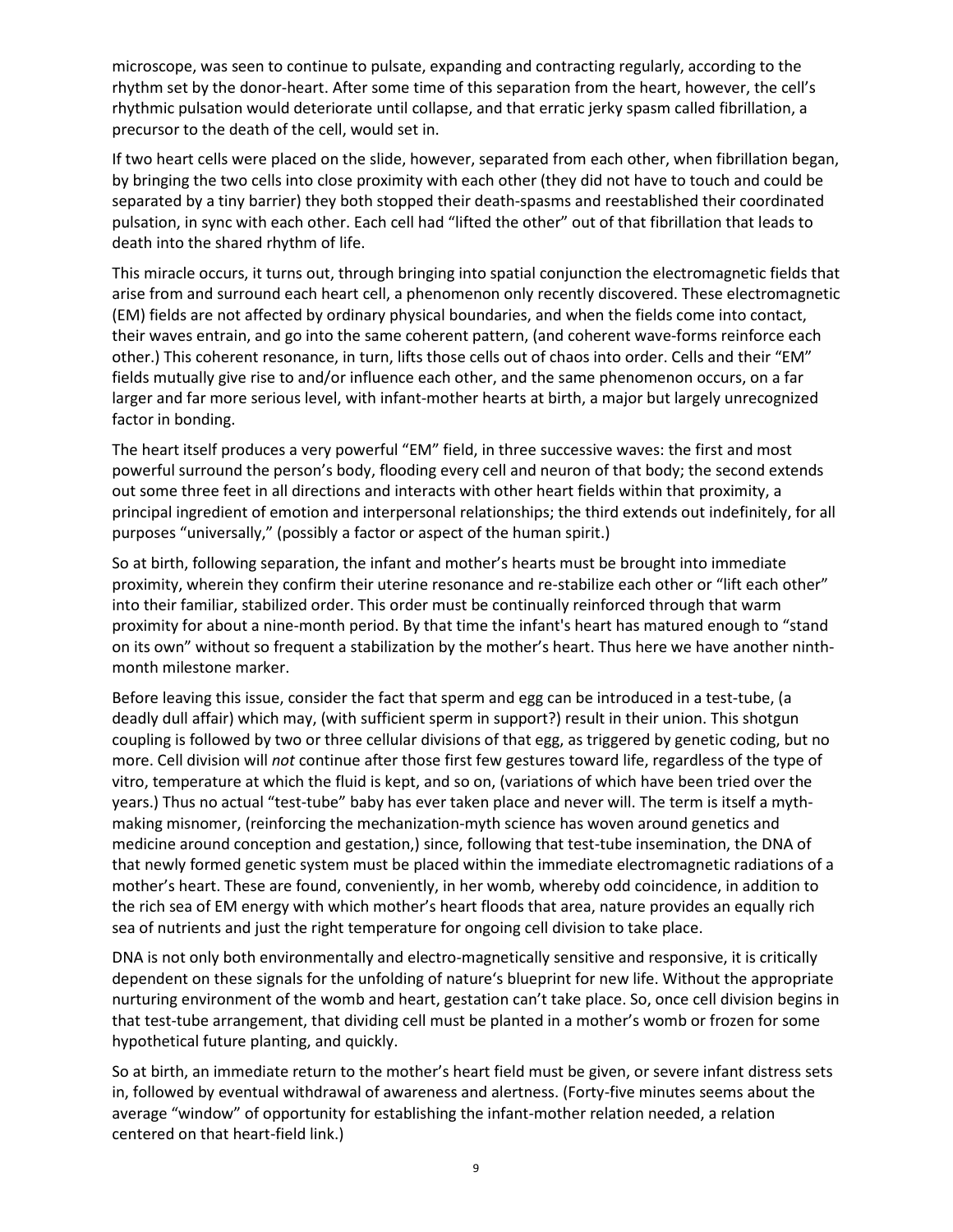Again, that six-to-twelve-inch distance of the mother's face, giving immediate proximity to those nurturing breasts, vital to the ongoing awakening experience of the newborn, assures a return to and ongoing stabilization of the infant's heart given by the mother's heart, to which resonance the infant has imprinted on a cellular level from conception. Newborns and mothers wired up for heart and brain wave recordings (electrocardiograms and electroencephalograms) show coherency and entrainment (matching of the wave frequencies) when infant and mother are together. Both systems become incoherent (chaotic) if prolonged separation takes place, whereupon cortisol is released by both mother and child systems and general stress takes place in both.

Remember our two heart cells on that microscope slide, and remember that excess cortisol is quite toxic to neural systems, particularly new ones.

(Remember also that any society interfering with natural bonding at birth will have a corresponding increase in heart trouble. When primary heart connections fail to take place, heart development in the infant is immediately compromised, and a "wounded heart" trauma takes place in the mother, whether she is aware of it or not. The "Post-partum blues" that often follows birth separation can be a devastating experience, affecting the health of both parties thereafter.)

Years ago biologist-anthropologist Ashley Montague wrote a now-classic work called Touching, and recently Mariana Caplan wrote a similar work called Untouched. Both are well-documented studies showing the critical necessity of infant skin stimulus at birth. At birth, the newborn's nervous system is quite undeveloped since the millions of sensory nerve endings distributed over the body can't be activated or developed in utero.

In that water world, the infant's body is protected by a "water-proof" coating of a fatty substance called vernix caseous, which protection also insulates that myriad of nerve endings. So at birth, all mammalian mothers vigorously lick their infants off and on for many hours, even sporadically for days thereafter. This is to activate the dormant sensory nerve endings and the peripheral nervous system, which is, of course, a primary extension of the brain. Failure to activate these nerve endings results in a desensitization affecting the reticular activating system of the old brain, where all sensory stimuli are collated or organized into those resonant patterns which are then sent on to higher cortical areas of the brain for world-making and experiencing. Touch deprivation results in a compromised and diminished overall neural growth, sensory system and general conscious awareness in the infant, as well as affecting inner ear development, balance, spatial patterning, and so on, later.

(Mothers separated from their infants at birth obviously can't provide this touch-stimulus, nor are they stimulated to do so later if the separation is prolonged. Mother too has a critical "window of opportunity" for activating those ancient nurturing responses, considered by Paul MacLean to be our "species survival instincts." These instincts are activated by her skin-to-skin contact with her infant, making bonding a reciprocal dynamic of awaking and discovery.)

Language learning, as mentioned, begins late in the second trimester as muscular responses the infant makes to the phonetic content of the mother's speech. This dynamic continues after birth *if* the appropriate model stimulus is provided - a speaking mother in close proximity. The newborn then remains open to phonetic systems in general and will respond to new phonemes with corresponding new muscular patterns, until some *nine months* after birth, at which time the basic phonetic-muscular system myelinates, becomes permanent, and phonetic openness closes to the boundaries of the mother's speech.

During that initial nine months of continued language learning and phonetic completion, speech preparation takes place. Speech is a dramatically different neural-muscular operation than the earlier body-language dynamic, yet subject to the same model-imperative. From the moment of birth, given that face pattern to organize vision around, the infant responds to the mother's facial and neck muscle movements made when she speaks, by making corresponding muscular movements in synchrony with hers, though in a less "robust" manner. (There is, for example, the well-known and certainly robust response of the infant sticking out its tongue if the caretaker sticks out there's.)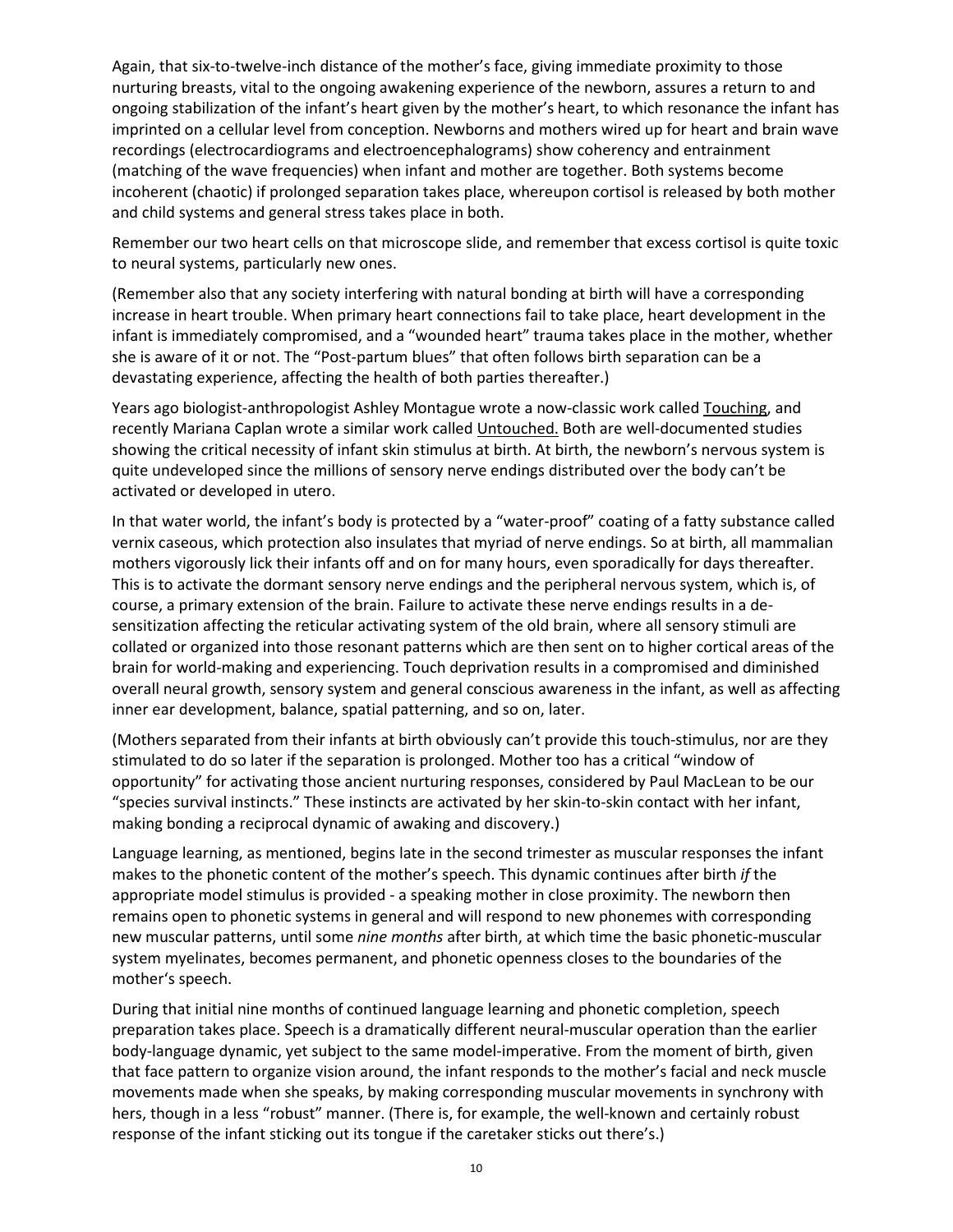These mimetic responses, which mirror facial and neck muscular movements of the mother's speech, automatically connect the infant's audio and visual worlds, by pairing her word usage with the overall phonetic-muscular patterns of his body. Thus this primary audio-visual communication prepares for speech (which involves coordinating over 200 fine-tuned and some very delicate facial-neck muscles.) Around the ninth month after birth, the average infant's speech preparations have led into "lalling" or infant-babbling and even the first words - if, and only if, the appropriate model-signal-stimuli are provided in that critical second-matrix period, a provision made by simply nursing the infant and speaking.

(Infants separated from their mothers and confined to various forms of ongoing separation thereafter (as most modern infants are - through cribs, bassinets, carriages, playpens, strollers, etc. or that most immediate and thorough devastation called day-care,) are denied all these responses, and their development is correspondingly compromised. Nature will compensate as best she can - but compensation is always a poor substitute for natural, spontaneous mimetic growth. We live in a compensated society, however, where the abnormal has been sustained until it has become the norm we citizen-victims none the wiser.)

A note in regard to breast-feeding: a few years back a group of medical men in Israel, disturbed over their own country's birth procedures, and the inability to breastfeed most mothers then exhibit, pointed out that any society eliminating breastfeeding has an immediate, one-for-one corresponding increase of breast cancer. These findings were not published in the US, which eliminated 97% of all breastfeeding throughout the twentieth century since our powerful medical groups simply block such reports. At a recent (2003) workshop I gave in up-state N.Y., a woman oncologist reported that her medical group had found just such a correspondence in their women.

Finally, (in this brief survey) but perhaps the most important of all these ninth-month-markers, we come to the prefrontal cortex, a major neural system that cannot unfold in utero (except in a most rudimentary form) and must await birth to begin its full cellular growth. If conditions are right, this fourth brain will develop into the largest neural lobe. During the in-arms and early crawling period, the primary phase of prefrontal growth takes place, completing in that significant ninth month. (A second prefrontal growth spurt, equally "experience-dependent," is designed to begin at mid-adolescence. This later prefrontal growth spurt is critically dependent on the successful completion of the first one, years before, and is intimately linked with a corresponding growth spurt in the cerebellum.)

Since the mid-1980's the prefrontal cortex has been the subject of intense investigation but already is recognized as the latest evolutionary neural system to develop, (it is probably less than 50,000 years old, compared to millions up to hundreds of millions of years behind the older lobes and modules of our brain.) This latest and greatest of nature's neural achievements proves to be the "executive brain," able to moderate and control all responses, reactions, and instincts of those older "animal brains," with their sensory-motor, defensive, sexual, and instinct-bound patterns, as well as the "neo-cortex" giving us speech and a vastly higher intellect. Only this newest prefrontal system can organize the entire brain into smoothly synchronous attention or intention, link all our "lower instincts," as well as thinkingfeeling, with higher fields of intelligence, and translate all the "higher human attributes" such as love, empathy, care, and creativity, into daily action. The prefrontal cortex, which Patricia Goldman Rakic calls the "governor" of the brain, gives us what Elkhonon Goldberg rightly calls the "civilized mind." If developed.

But, as Allen Schore's research makes clear, the genetic structure of the prefrontal cortex proves to be the most "experience-dependent" of all brain systems, that is, those genetic systems are critically dependent on appropriate environmental feedback. This feedback is given through the multi-leveled functions of infant-mother bonding and ongoing in-arms relations, and the overall positive emotional environment that should result. It includes nurturing through breastfeeding, sufficient movement and sensory stimuli, immediate proximity to the mother's face and heart, language and speech stimuli, and so on. Failure to provide this overall emotional support inevitably means a compromised prefrontal cortex, which literally cannot grow sufficient cellular structures and make the necessary neural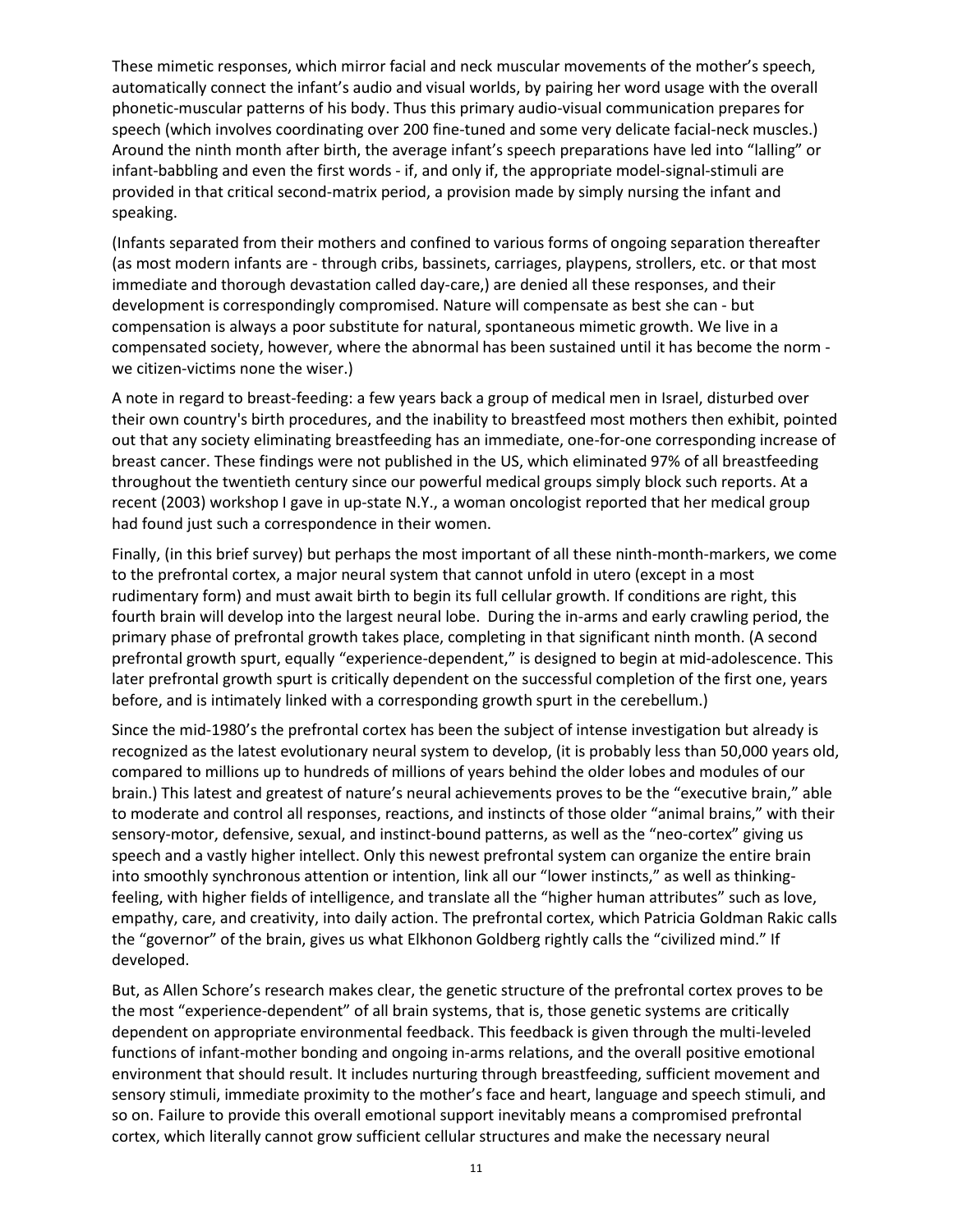connections with the rest of the brain for full operation. And a compromised prefrontal cortex results in an impaired "emotional intelligence," a corresponding difficulty in relating with others or controlling our ancient sexual-survival reflexes, with a corresponding tendency toward apathy, hopelessness, despair, and/or any of the many forms of violence.

Just as it took nature nine months to grow the basic "triune brain" unfolding in utero, this prefrontal growth takes the nine months following birth, with all the attendant developments which center around the heart. Thus all these strands briefly sketched in the above, gather to completion around this ninthmonth milestone. Then, if these foundations are in place and functional, from the ninth to twelfth month another major neural structure grows to connect this new evolutionary "executive brain" with the ancient limbic or emotional brain, which older system has direct unmediated neural connections with the heart (through the ancient amygdala which is as much the top part of the defensive "hindbrain" as the lowest part of the emotional brain.) Thus this "orbitofrontal loop" as it's called, this huge bridge between old and new, proves, as the research of Allen Schore clearly shows, the most decisive factor of our life and is, again, critically experience-dependent. If emotional nurturing is lacking, this bridge will be compromised and/or the little development made will be largely de-constructed, rerouting the emotional brain's portion of the orbitofrontal loop back into the defensive "hind-brain" system. (But that is part of a survey of the third ninth-month cycle, the toddler period.)

At this ninth-month point, when the orbitofrontal loop begins its massive growth, the ancient cerebellum, in the back of the brain, undergoes a corresponding growth spurt. The cerebellum, rudimentary until this time since only sparsely needed, is involved in all speech, walking, coordination of muscular systems, and much more. (This muscle coordination takes place through the muscle spindle system, those tiny neural extensions found on each striation of muscle tissue throughout the body, which played a major role in the uterine infant's physical response to those phonemes underlying language, literally "embedding" language in the body.) So, at this ninth-month period, as nature prepares to organize the entire forebrain into a single coherent whole, the cerebellum readies the infant body for that upright stance we humans enjoy, which will be followed by walking and talking, displayed in that magnificent and exciting exploration of and "building structures of knowledge of" our physical world. Infancy comes to an end and the early child or toddler appears.

To prepare for the toddler's excited charging out to explore all aspects of the world, (equally dictated and orchestrated by nature's agenda,) the child will not only touch but taste every item of interest in that world, and to prepare for the new diet-world opening, which will no doubt contain fats and proteins, the appropriate digestive juices are forthwith provided. Nature dutifully turns on that longabsent hydrochloric acid in the child's metabolic system. Hydrochloric acid simply wasn't needed - at least not according to millions of years of genetic encoding. - in that critical "In Arms" period, for which nature provides a vastly superior food and supreme method of dispensing.

So we have now come full circle in this brief sketch of overlooked aspects of birth and bonding, its ways and means and why's, from the initial enigma of no hydrochloric acid to its grand entrance as cued by nature, when the curtain rises on a new stage of development, ushering in an ongoing series of new bondings with new matrices, over the years - the family, the earth itself, society, the pair bonding leading to species renewal, bonding with one's own offspring, with the spirit within and universal without, and so on. Marshal Klaus spoke of an interlocking "cascade of redundant patterns" nature has built in to assure this critical first bonding between mother and infant, the bond which will provide for the threefold nurturing MacLean referred to, truly an "eternal golden braid" (to steal Hofstadter's phrase.) Marshal Klaus calls bonding the establishment of the greatest love affair in the universe, on which this wondrous unfolding of human life depends.

Now we can see the astonishing and thorough intelligence and careful planning, the intricate interweaving of a myriad of critically timed and interdependent responses which nature evolved over eons of time and invested in this birth-bonding process entrusted to us. From the beginning, however, that new life unfolds in a universe based on love or fear - depending on the relations established and the model provided.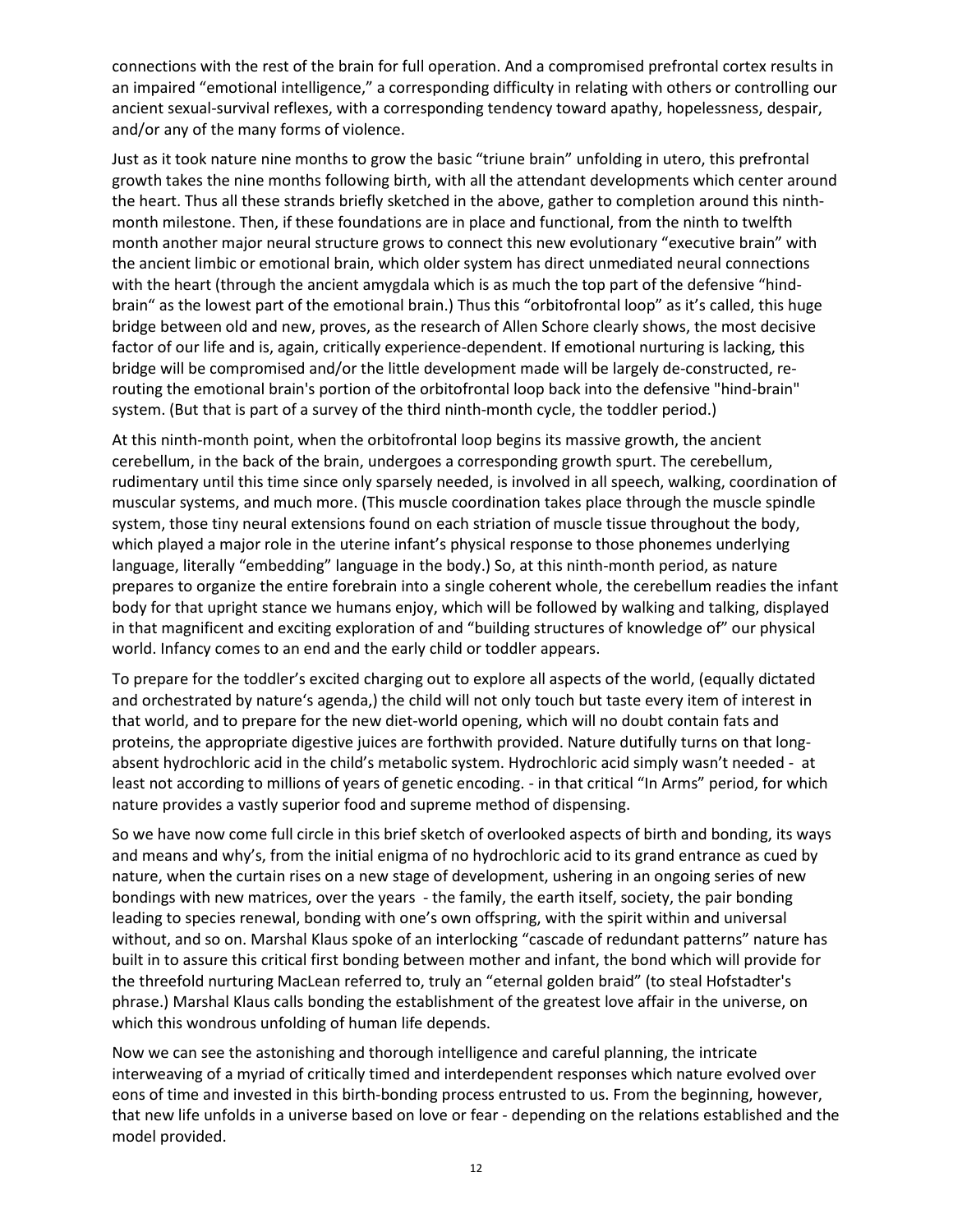So now, more than ever, we can see the astonishing extent to which modern practices have by-passed, compromised, or outright eliminated, virtually every item on the agenda of this incredible architectural design. Now we can understand why our medical interferences with birth - taken as axiomatic and unconsciously accepted as the norm by virtually the entire globe - are proving to be our global undoing.

You cannot do to a living organism what we are now doing to the vast majority of human infants, (and the ongoing spillover into the general abandonment and neglect of children taking place worldwide,) without paying a dreadful price. The ruinous and hugely expensive take-over of all birthing by hospitalmedical procedures has brought into play an equally huge and expensive cradle-to-grave therapeutic operation, undertaken in our efforts to repair the damage we are blindly causing at the same time.

We witness the strange contradiction of a nation madly caught up in patchworks of healing and hoped for wholeness while blindly allowing a radically damaging, unnatural birth practice to continue unquestioned and unchecked. Our contradiction overwhelms us, neutralizes our very effort at recovery, and breakdown is widespread. Child abuse and child suicide are but the most blatant signs of the breeding ground for violence our interventions are spreading worldwide. There may never have been a "golden age" of birthing and child-rearing, (other than a few remnants such as the Yequana Jean Leidloff wrote about,) but also there are no historical precedents for a species abandoning its own offspring, as witnessed today, worldwide.

Finally, there is a direct correlation between our final abolishing of breastfeeding through an insane birthing and daycare. Daycare, now so massively present, is but cosmetically camouflaged abandonment *and a direct result of technological interference* - as is our ecological rape of the planet - (clearly evident causal procedures far too lengthy to defend here.). A bonded mother does not abandon her infant no matter how severe the financial pinch nor socially sanctioned such behavior might be. A child bonded to mother and earth does not grow up to rape the planet.

Hospital-medical childbirth, now made sacrosanct and unquestioned on every hand, is a more insidious and devious danger than atomic bombs or germ warfare, since unrecognized and even *unrecognizable* by the public at large, for the demonic force it is. Taking away a woman's rights over her own reproductive process has been a disaster, but intervening in and all but abolishing the bonding of mother with an infant at birth is a devastating crime against nature; perhaps the most criminal and destructive act on the planet today, and an ultimate, if slow but sure, instrument for species' suicide. The backlash of entrenched medical-financial interests has brought a barrage of "pseudo-bonding" gestures now "allowed" in hospitals and highly advertised. None of these counterfeit substitutes or cosmetic gestures are bringing about the natural growth nature intended, since they are after-the-fact additions to a damaged, broken, infant-mother relationship. Such maneuvers have, however, further strengthened the medical stranglehold.

Until we get medical-hospital interference completely out of birthing, and put birth back into the hands of women and the mother herself, as nature intended, we will continue to decline as a species. The statistics have been around for decades proving conclusively that home birth is several hundred percent safer than hospital birth, under any circumstances. We must and can awaken the public at large to this issue, the means can be found. Surely the "collective cultural imperative" for medical intervention is enormous and powerful. And surely our entire culture promotes the medical myth through film, literature, the daily news, schooling, on and on. There is an almost direct parallel with the issue of smoking in the latter half of the twentieth century.

However, no organization has as yet really set about exposing the medical myth of birth and at least trying to awaken the general public to the outrage. APPPAH has long exhibited tacit deference for the medical and obstetrical worlds along with a ready voice for the myriads of therapeutic inventions continually boiling forth from the damage done. The focus must be put on the prevention of the travesty, not therapeutic patchwork after the fact, and the apologetic dodge of "winning over" the obstetricians (into voluntarily making themselves obsolete) is an irrational argument.